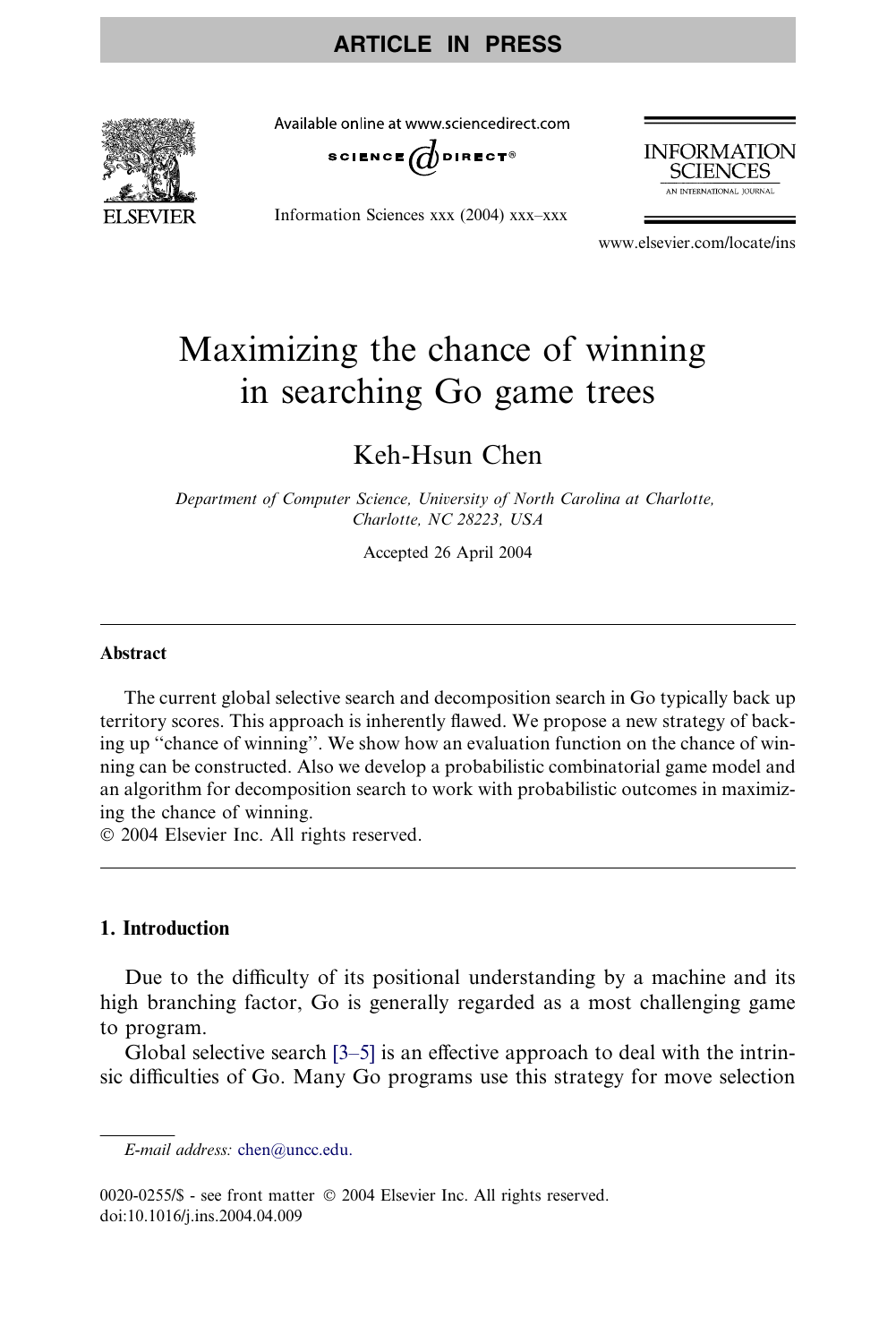<span id="page-1-0"></span>2 K.-H. Chen / Information Sciences  $xxx$  (2004)  $xxx-xxx$ 

decisions [\[7\]](#page-10-0). The evaluation functions for the global selective search have almost always been territory score based [\[4,14\],](#page-10-0) i.e. they estimate the territory score or expected territory score. The global search tries to maximize this (expected) territory score. If the program were involved in a dollar a point gambling match, this kind of score evaluation strategy would make sense. But in a tournament play, the reward of a Go match depends on win/loss outcome only, regardless by how many points. Winning by one point is just as good as winning by one hundred points. Thus, programs should maximize the probability of winning [\[10\].](#page-10-0) We propose that a position evaluation function should evaluate the chance of winning rather than territory score and that the global search should mini–max the chance of winning. For example, in Fig. 1, taken from a computer Go tournament match, Black should play at point ''b'' to make sure the Black group at the left hand side of the board will survive, which essentially guarantees a win for Black, since it already has about 20 points lead over White. But the author's program Go Intellect, based on territory score evaluation in a global selective search, decided to play at point ''a'', which seemed to be able to generate more territory within the search horizon. Eventually the critical group was killed and the game was lost.

Human players make move decisions based on the chance of winning all the time. For example, when we are ahead, we will reduce the uncertainty by avoiding invasion and fighting moves. But a territory score evaluation based



Fig. 1. A tournament game at a FOST Cup Computer Go Championship.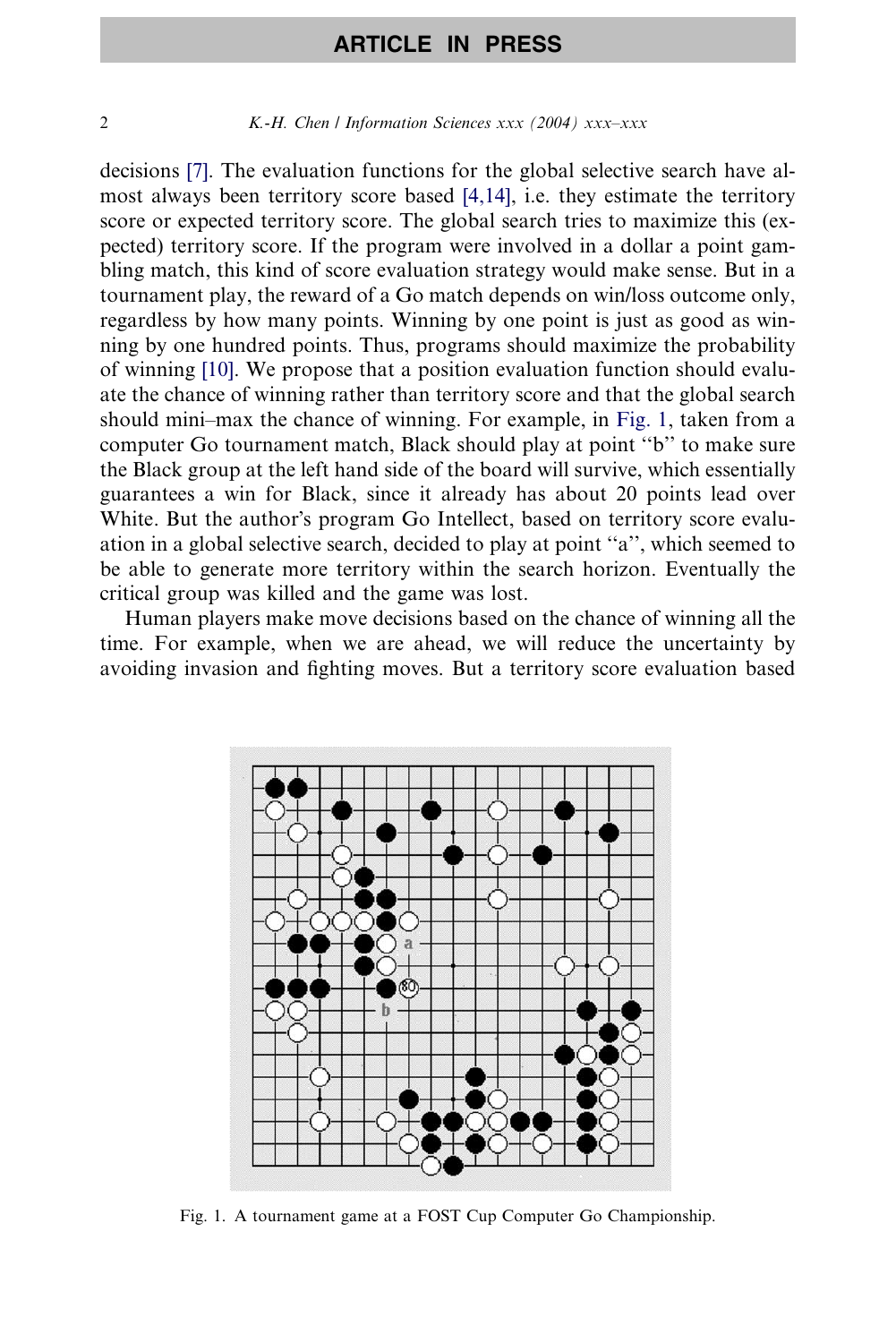program will easily make a strategic mistake, when it is already comfortably ahead, by invading into the opponent's territory since the territory evaluation after the invasion may appear that the opponent's territory is drastically reduced.

In Sections 2–5, we develop an evaluation function estimating the probability of winning to be used by global selective search based Go programs in finding the move offering the best chance of winning.

Decomposition Search [\[13\]](#page-10-0) and Soft Decomposition Search [\[8,9\]](#page-10-0) use territory evaluation scores of the component games to find an optimal move based on Combinatorial Game Theory. In Section 6, we propose a new ''Probabilistic Combinatorial Games'' model, which can deal with probabilistic outcome distributions of the component games. And we describe an algorithm for playing such probabilistic combinatorial games to maximize the chance of winning. In Section 7, we present the conclusion.

#### 2. Expected territory vs. chance of winning

We shall illustrate the difference between the expected territory and the chance of winning. Let us assume there are  $k$  groups on the board. For  $i = 1, 2, \ldots, k$ , group *i* probability  $p_i$  to live and has a territory effect  $A_i$ , which includes the group's area plus half of the neutral surrounding area and  $A_i$  is negative if it is of the opponent's color. If there is no other territory to compete and fates of all groups are independent, which are, of course, rather strong assumptions, then the expected territory for us is

$$
E_A = \sum_{i=1}^k [(p_i * A_i) + (1 - p_i) * (-A_i)] = \sum_{i=1}^k (2p_i - 1) * A_i
$$

This value is easy to compute. Most evaluation functions for global search in Go more or less return this type of expected territory score. The chance of winning, on the other hand, is calculated as the sum of all probabilities of powhile with the state in the state of the same of an producine of positive outcomes:  $E_W = \sum {q_1 q_2 ... q_k} \sum_{i=1}^k A'_i > 0$ , for each  $I = 1, 2, ..., k$ :  $q_i$  is either  $p_i$  or  $1-p_i$ , and  $(A'_i$  is  $A_i$  if  $q_i = p_i$ ; otherwise  $A'_i$  is  $-A_i$ ).

This is quite different from  $E_A$ . Since most groups are safe, i.e.  $p_i = 1$  for most  $i = 1, 2, \ldots, k$ , we do not need to calculate the products  $q_1q_2 \ldots q_k$  with  $q_i = 1 - p_i = 0$ . Instead of  $2^k$  products to compute and add, there are really only  $2^{k_1}$  products to add where k1 is the number of unsettled groups. So, the computation is not as bad as it first appears.

In addition to groups on the board, there are almost always some no man's lands to compete and the boundaries of the groups can change. A Go program makes territory estimate taking into account, an estimation on no-man's land based on influence values. [Fig. 2](#page-3-0) is an example of territory estimation by Go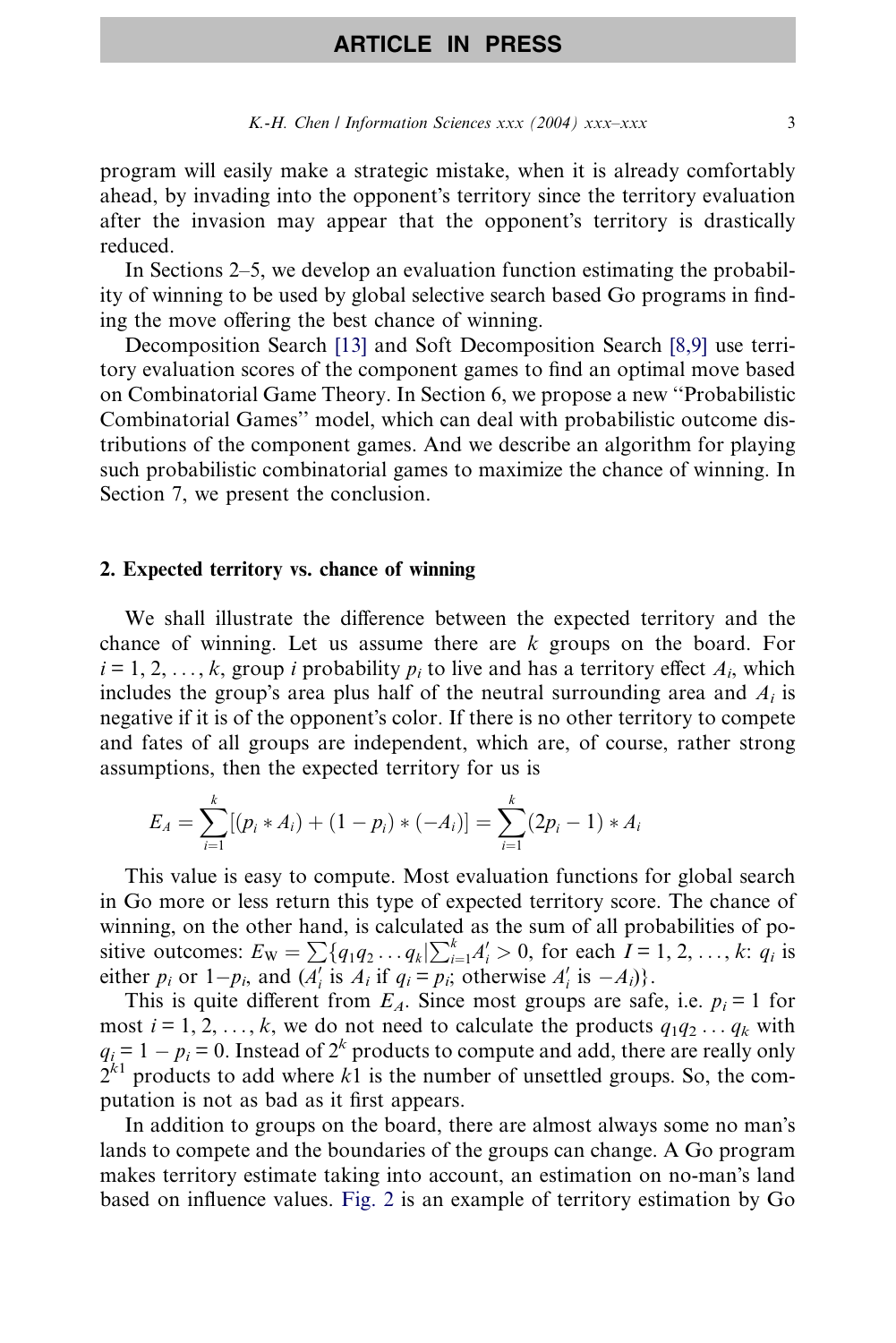<span id="page-3-0"></span>4 K.-H. Chen / Information Sciences xxx (2004) xxx–xxx



Fig. 2. Territory estimation by Go Intellect. 64 is used as a unit representing full ownership. Dark circles represent Black's territory and light circles represent White's territory, except those circles marked by triangles representing dead stones. Stones marked by triangles are considered dead; they completely belong to the opponent. Numbers less than 64 mean partial ownership of the points. Circles appear at stones as well as some empty points.

Intellect. The number 64 on a grid point means complete control of the point by the color shown. A number less than 64 represents partial ownership. The estimate comes from the sum of all individual point estimates, adjusted by the presence of good and bad features and the komi, where the komi is a predetermined number of points to be deducted from the first player, Black, for balancing the advantage of initiative.

Our heuristic estimate of the chance of winning should also take no-man's land into consideration. In Section 3, we shall discuss probability of winning when there are no unsettled groups on the board. In Section 4, we deal with the case when there are unsettled groups on the board.

#### 3. All groups are safe

In this case, the territory score  $S = E_A = \sum_{i=1}^{k} A_i$  is a good prediction of the outcome of the game when it is close to the end of the game, especially when S is large. It is less reliable, when the game is far away from the end—there are too many no man's lands to compete and group boundaries may change. The number of moves played so far is not a good estimator on how close it is to the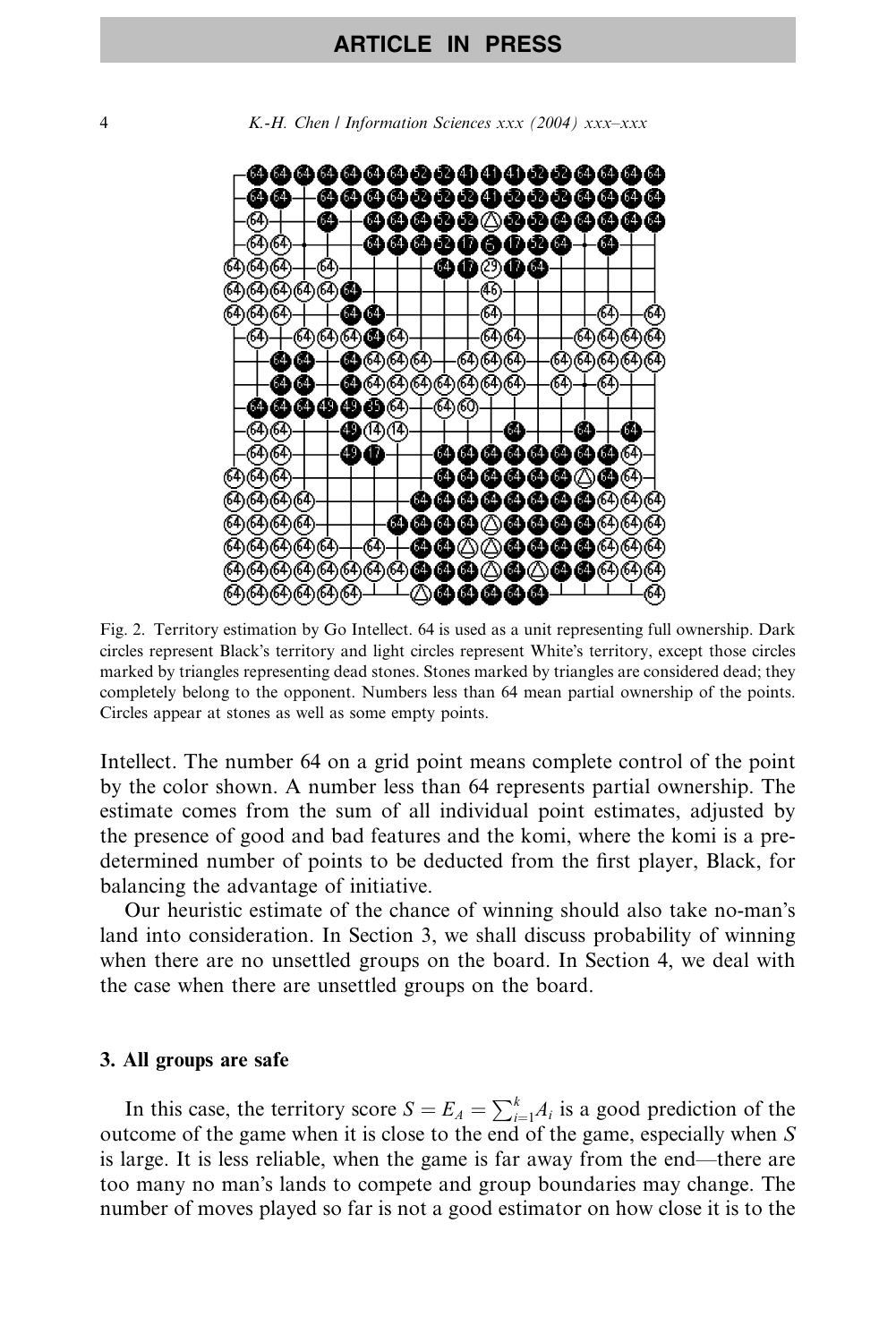#### K.-H. Chen / Information Sciences  $xxx$  (2004)  $xxx$ - $xxx$

game end, because the total number of moves in a Go game usually varies from 100+ to 300+. We have found that the total number of frontier space points of all groups is a good indicator on how close it is to the game end. A space point of a group is called a frontier space point if it is adjacent to a point not in the same group [\[2,11\].](#page-10-0) Frontier space points indicate that group boundaries are not finalized. Fig. 3 shows the frontier space points, which are marked by X. There are a total of 55 frontier space points on the board, which indicates it is still far away from the game's end. The board configuration is the actual continuation from [Fig. 1](#page-1-0) at a FOST Cup competition. Black now suffered bad consequence from the earlier strategic mistake, which could easily have been avoided by using the chance of winning evaluations in global search.

The total number of frontier space points is  $\theta$  at the beginning, since there are no groups on the empty board. It gradually increases and peaks in midgame, then gradually decreases to 0 toward the end of the game. When there are only dummy points left on the board, all space points of groups are completely surrounded by their stones and there will be no frontier space points. At that stage, the game has practically ended. Based on the analysis of 36 recent computer Go tournament game records, we have found that it usually takes about 2–4 moves (plies) to reduce a frontier space. After about move 100, the number of moves needed to reach the practical end of the game is roughly three times total number of frontier space points. Let  $S = E<sub>A</sub>$ ,  $F =$  the total



Fig. 3. Frontier space points are marked by  $X$ 's.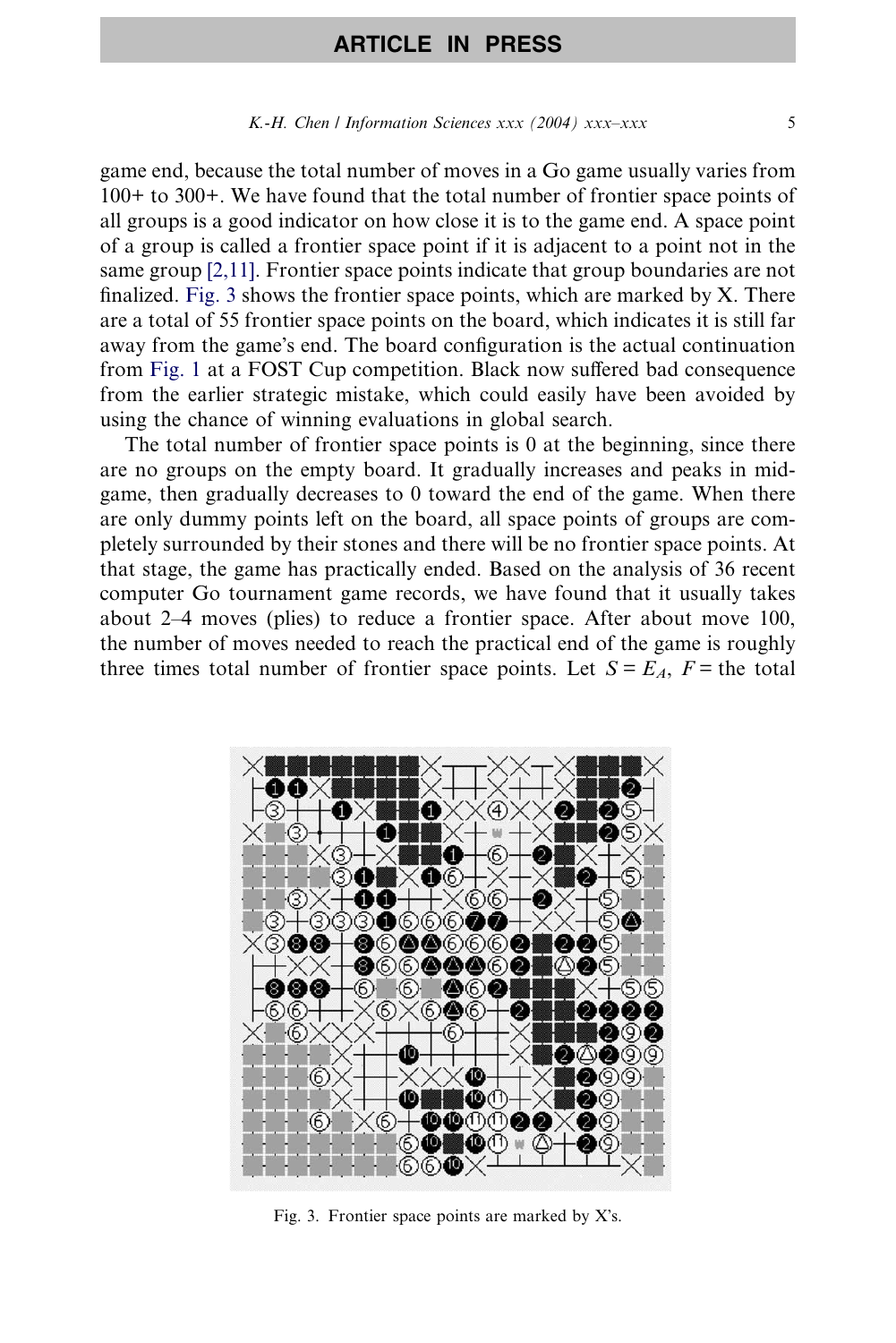6 K.-H. Chen / Information Sciences xxx (2004) xxx–xxx

number of frontier space points, and  $M$  = number of moves played by both sides so far. Then the chance of winning  $E_W$  can roughly be estimated as follows.

```
if (M < 100) {
   if (S > 60 + (100 - M)/4)E_W = 1;
   else if (S < -60 - (100 - M)/4)E_W = 0;else E_{\text{W}} = 0.5 + S/(60 + (100 - M)/4) * 0.5;}
else {
   if (S > F)E_{W} = 1;
   else if (S < -F)E_W = 0;else E_{\text{W}} = 0.5 * (1 + S/F)}
```
The average number of frontier spaces at move 100 is about 60, so we do not expect big shift in the value of  $E_W$  from move 99 to move 100. We use  $E_{\rm W}(S, F, M)$ , or simply  $E_{\rm W}(S)$ , to denote the  $E_{\rm W}$  as determined by the above simple linear approximation. For example, if the game has played 130 moves, and there are 40 frontier space points, and the score estimate is 20 ahead in our favor, then  $E_W$  (20, 40, 130) = 0.75. Our chance of winning is estimated to be 75%. This estimate is for computer programs, in particular for the author's program Go Intellect. For human experts, 20-point lead at move 130 would mean almost a sure win.

#### 4. Existence of unsafe groups

Usually there are some unsafe group on the board during opening and midgame. Assume that among all groups on the board,  $\{G_i|i=1,2,\ldots,k\}$ , the first  $k1$  groups are safe and the last  $k-k1$  groups are unsafe. Then the pessimistic evaluation can be defined as  $S_p = \sum_{i=1}^{k_1} A_i - \sum_{i=k+1}^{k} |A_i|$ , assuming all our unsafe groups will be dead and all opponent's unsafe groups will be alive. Similarly, we define optimistic evaluation to be  $S_0 = \sum_{i=1}^{k_1} A_i + \sum_{i=k+1}^{k} |A_i|$ . The actual outcome should be in between pessimistic evaluation and optimistic evaluation. If we backup  $S_p$  in look-ahead search, the program will play very conservatively. On the other hand, If we backup  $S_0$  in look-ahead search, the program will play very aggressively. Michael Reiss' program  $Go4++$  seems to use the strategy of maximizing  $S_p$ . Since it uses this strategy from the beginning of the game, it works well with the program's superior territory surrounding capabilities. When  $S_p$  is positive or near positive, it is a good strategy to maximize  $S_p$ , which guarantees winning. When  $S_0$  is negative or near negative, it is a good strategy to maximize  $S_0$ , which represents the only chance of winning. Backing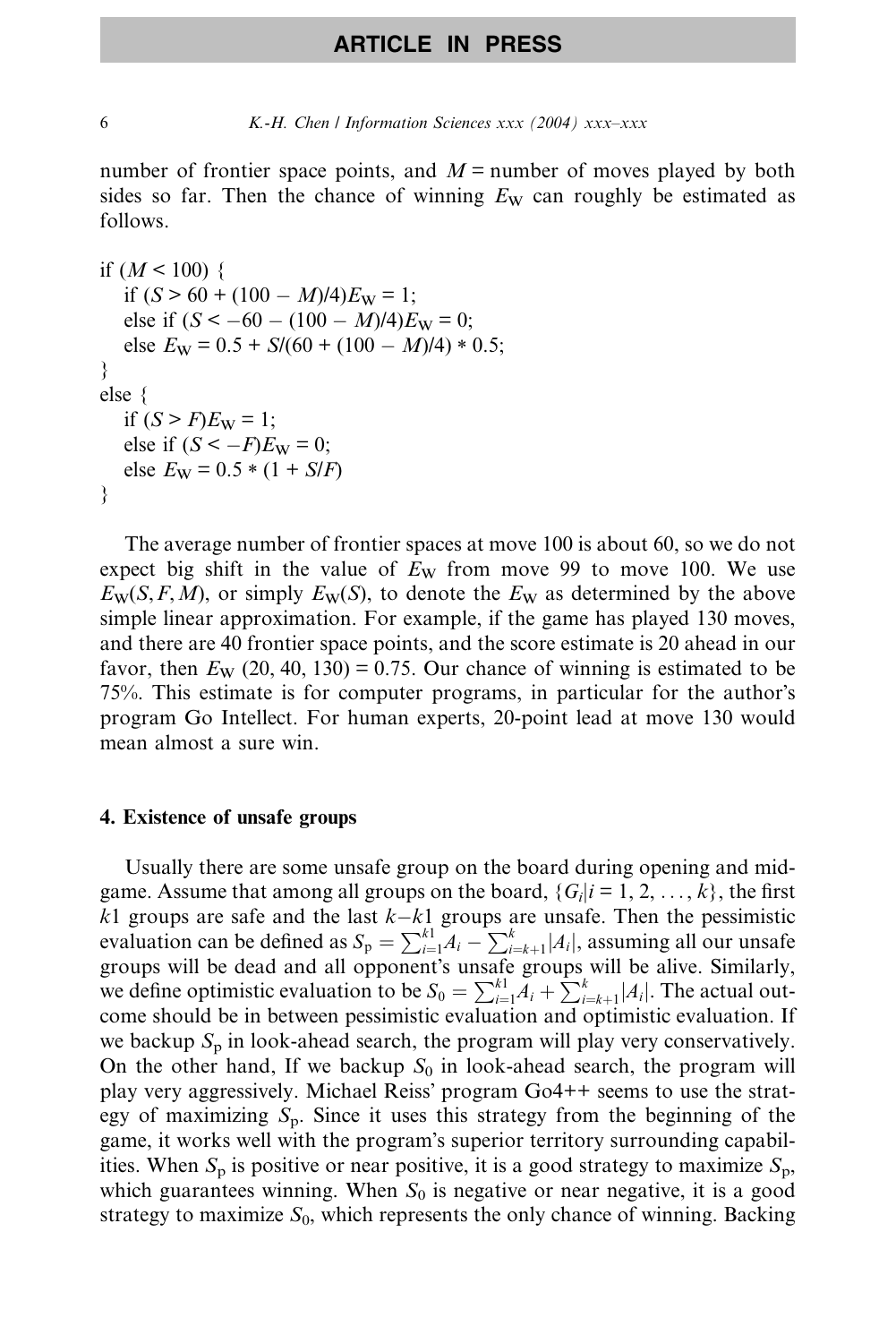up the average of  $S_p$  and  $S_0$  is kind like backing up the expected territory, which is flawed. In the next section, we propose to analyze possible outcomes of battles of unsafe groups as the base of chance of winning evaluation.

### 5. Battles

We shall ignore unsafe groups with values less than what a passive territorysurrounding move can gain; we treat them as abandoned stones. If there is a valuable group that is unsafe, then the transitive closure of adjacent unsafe groups of both colors form a battle [\[8,9\]](#page-10-0). Fig. 4 shows a battle.

The fates of the groups in a battle are obviously mutually dependent. The outcome of a battle frequently decides the win or loss of the whole game. So we opt to evaluate the whole board instead of individual groups. The best outcome for us is that all our unsafe groups become safe and all the opponent's unsafe groups become dead. The worst outcome is that all unsafe groups in the battle become opponent's territory. Usually there are many in-between outcomes. Assume there is a probability  $p_i$  for outcome score  $S_i$  for  $i = 1, 2, ..., n$  $\sum_{i=1}^{n} p_i = 1$ ). Then the chance of winning is heuristically estimated to be  $\sum_{i=1}^{n} p_i = 1$ . Then the chance of winning is heuristically estimated to be  $\sum_{i=1}^{N} p_i * E_{\rm W}(S_i)$ . On a rare occasion, there are multiple, simultaneous battles.



Fig. 4. The Black group marked by squares and the White group marked by small circles form the main battle of the game configuration. The White stones marked by triangles are considered abandon stones.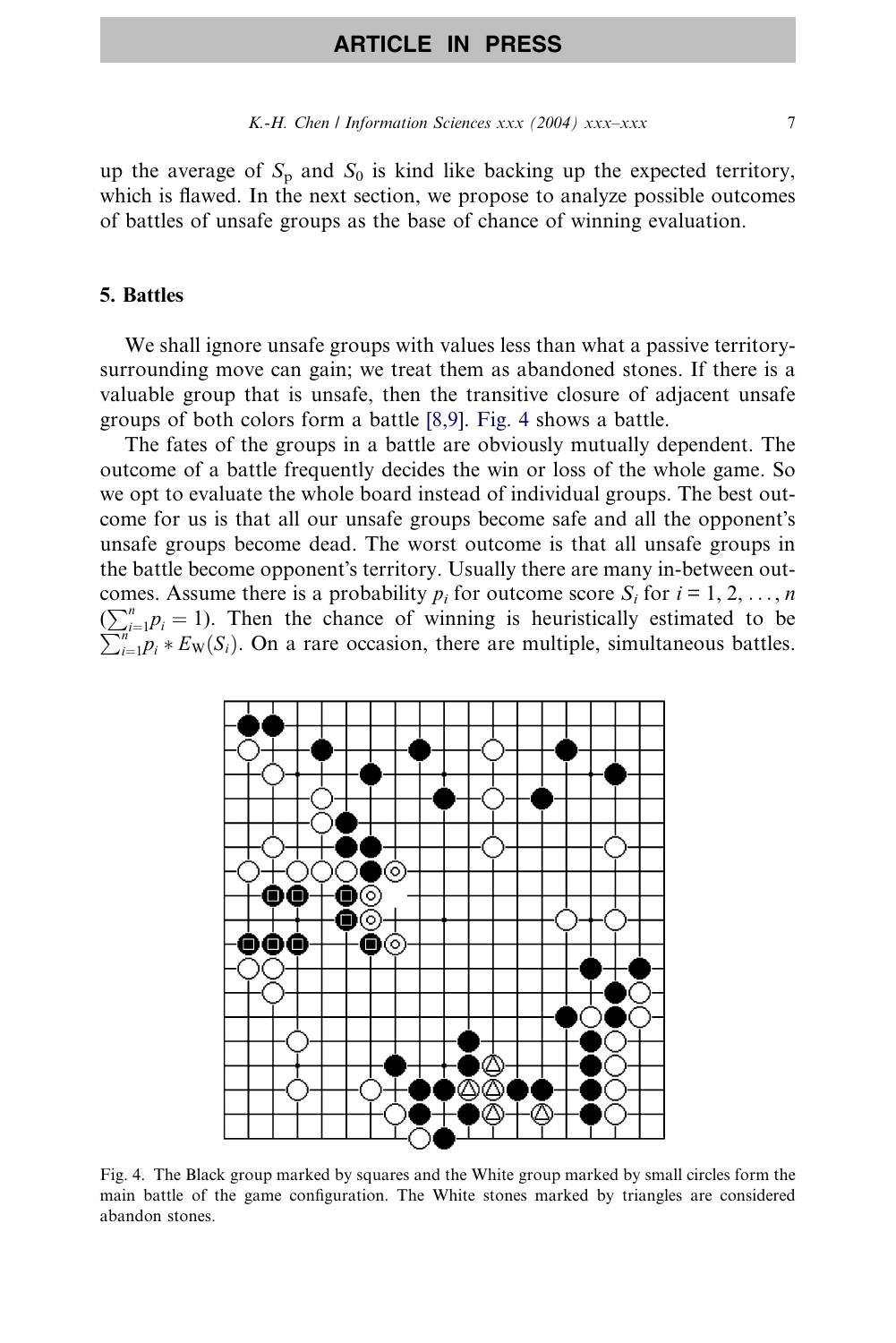#### 8 K.-H. Chen / Information Sciences xxx (2004) xxx-xxx

Then we have to take into account what will happen if the opponent gets initiative in a battle as well. The global selective tree search model is no longer adequate in this case [\[6\].](#page-10-0) To handle that type situations adequately, we need a probabilistic combinatorial game model and meta-search for selecting the move offering the best chance of winning, which we shall present in the next section.

#### 6. Probabilistic combinatorial game (PCG) model and the meta-search technique

Let us define an outcome distribution as a finite set of ordered pairs of the form  $(S, p)$ , where S is an integer score and p is the probability that score S will be the result,  $0 < p < 1$ , such that the sum of all the p's equals 1, i.e. an outcome distribution  $D = \{(S_i, p_i) | S_i \in I, 0 \le p_i \le \text{ in } \sum_{i=1}^n p_i = 1\}$ . Next we define probabilistic combinatorial games recursively as follows:

- 1. An outcome distribution is a PCG.
- 2. A sum of PCGs is a PCG.
- 3.  $\{A_1, A_2, \ldots, A_n | B_1, B_2, \ldots, B_m\}$  is a PCG if  $A_1, A_2, \ldots, A_n, B_1, B_2, \ldots, B_m\}$ are PCGs.  $A_1, A_2, \ldots, A_n$  are called the Left options and  $B_1, B_2, \ldots B_m$  are called the Right options, just like in the ordinary combinatorial games.

Intuitively, we can think of a PCG in the following way: the playing rules are the same as in ordinary combinatorial games [\[1\]](#page-10-0) except when a sub-game reaches an outcome distribution, dice will be thrown to select an outcome of the sub-game according to the probability distribution. And the game continues with the outcome of this sub-game known to both sides. If the final total outcome scores of all component sub-games is positive, it is a win for Left, otherwise it is a win for Right.

In Go, after decomposition [\[12,13\]](#page-10-0) or soft-decomposition [\[8,9\],](#page-10-0) each battle and other local component game can be represented by a component PCG,  $G_i$ , and the whole game is represented by  $G = \sum_{i=1}^{n} G_i$  assuming that there are n sub-games. If, for each outcome distribution  $D = \{ (S_i, p_i) | S_i \in I,$  $0 < p_i < 1$ , and  $\sum_{i=1}^{n} p_i = 1$ , we use  $e = \sum_{i=1}^{n} p_i * S_i$  to replace D in G, then we get an ordinary combinatorial game model. We can use the following complete Meta-search to find the move that will produce the highest expected territory score, with k representing the score of the settled portion of the game.

```
int ExpectedScore (\sum_{i=1}^{n} G_i, k, toPlay, bestMove) {
  bestMove = Empty;if (n = 0) return k;
  else if (none of G_i is a number) {
     if (toPlay = L) {
```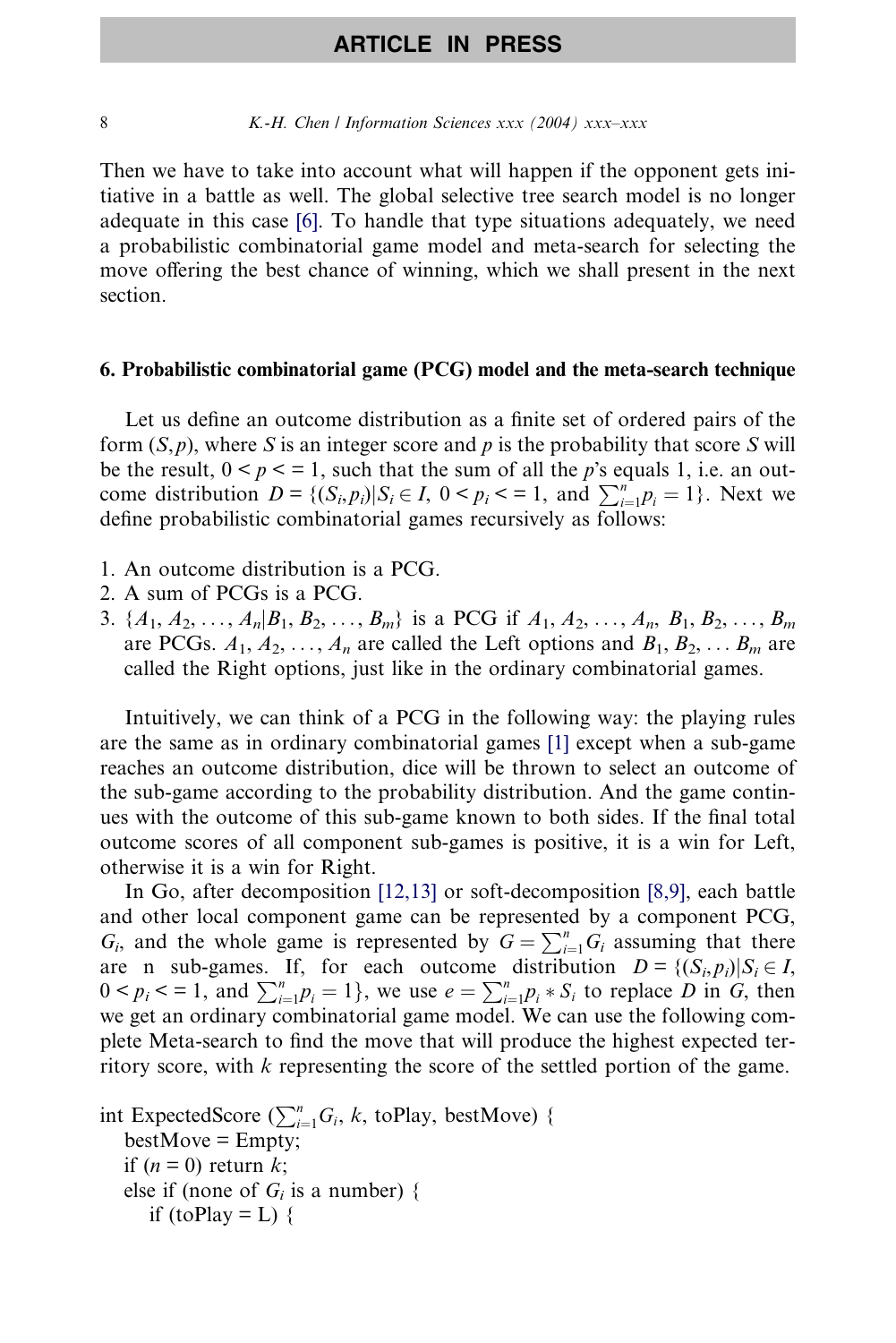```
K.-H. Chen / Information Sciences xxx (2004) xxx-xxx 9
```

```
bestMove = the move s.t. ExpectedScore (\sum_{j=i} G_j + G_i^L, k, R, bM) is
    max;
    return max (ExpectedScore (\sum_{j!=i} G_{Z_j} + G_i^L, k, R, bM));
   }
   else {
    bestMove = the move s.t. ExpectedScore (\sum_{j!=i} G_j + G_i^R, k, L, bM) is min;
    return min (ExpectedScore (\sum_{j=1}^{n}G_j+G_i^R, k, L, bM));
   }
}
else
return ExpectedScore (\sum_{i=1}G<sub>i</sub>, k + k_i, toPlay, bestMove); // G<sub>i</sub> is the first
number in G.
```

```
}
```
The above function procedure will maximize the expected score. Hence, if we play for a dollar per point, this is the procedure to use. As discussed earlier, in a normal tournament setting, we want to maximize the chance of winning. We can use the following recursive procedure to achieve the optimal chance of winning. We assume that there are no outcome distributions at the top level. We will use  $k$  to represent the score of the settled portion of the game. The following meta-search procedure finds the optimal move that has the best chance of winning and returns its winning chance.

```
float WinningProbability (\sum_{i=1}^{n} G_i, k, toPlay, bestMove) {
  bestMove = Empty;if \left(\sum_{i=1}^{n} G_i = \phi\right) {
      if (k > 0) return 1;
      else return 0;
   }
  else if (none of G_i is an outcome distribution) {
      if (toPlay = L) {
       bestMove = the move s.t. WinningProbability (\sum_{j,l=i} G_j + G_i^L, k, R, bM)
       is max;
       return max (WinningProbability (\sum_{j l} \in G_j + G_i^L, k, R, bM));
      }
      else {
       bestMove = the move s.t. WinningProbability (\sum_{j!=i} G_j + G_i^R, k, L, bM)
       is min;
       return min (WinningProbability (\sum_{j=1} G_j + G_i^R, k, L, bM));
      }
   }
  else
```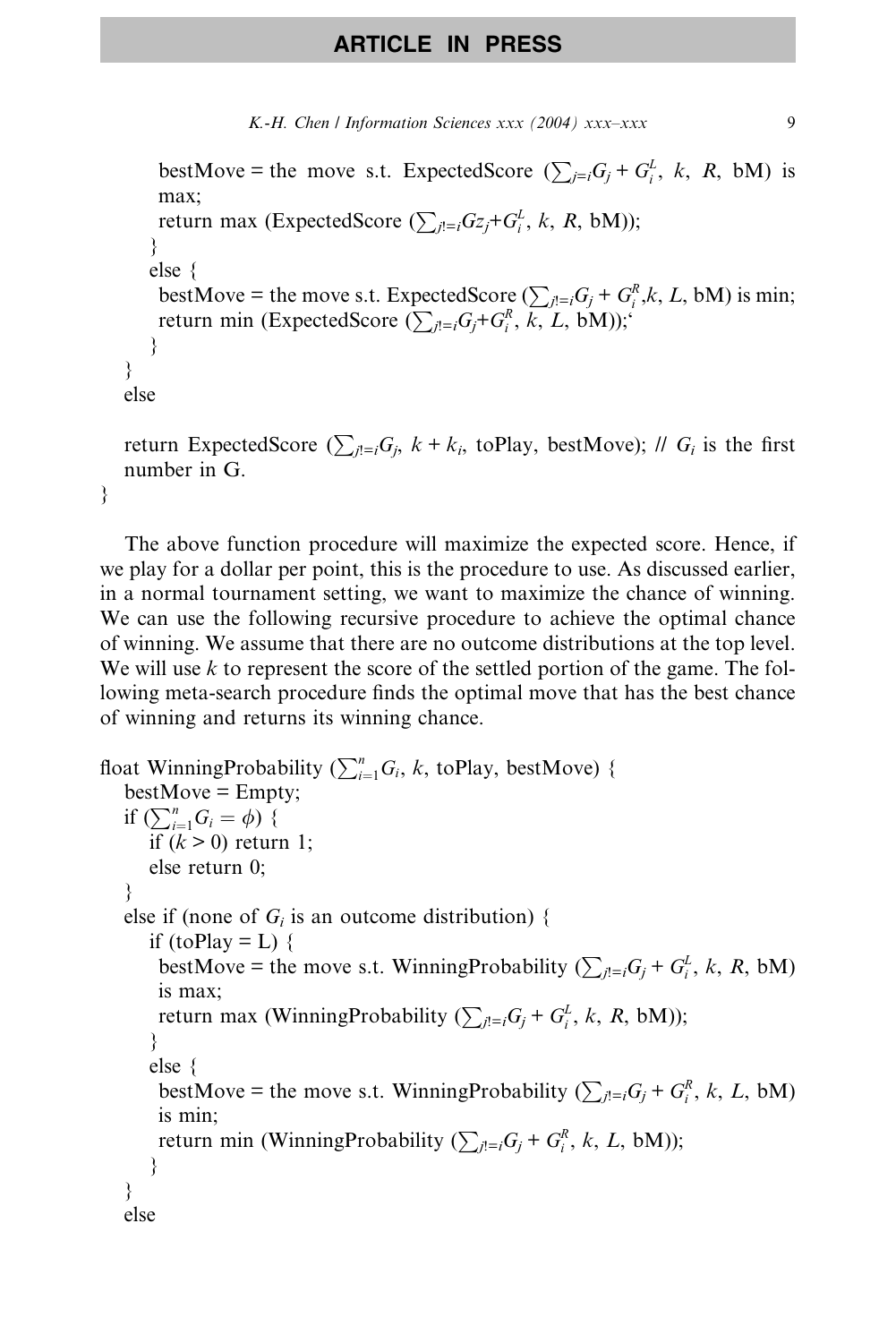10  $K-H$ . Chen / Information Sciences xxx (2004) xxx-xxx

return  $\sum_{l=1}^{m} p_l$  \*WinningProbability ( $\sum_{l'=i}$ G<sub>j</sub>,  $k + S_l$ , toPlay, bestMove); //  $G_i = \{(\overline{S_i}, p_i)|i = 1, 2, \ldots, m\}$  is the first outcome distribution in G. }

#### 7. Lessons learned from implementation and testing

The above strategy of evaluating the chance of winning is valid for games that count scores in deciding the winner, and have uncertainty involved in the score counting for non-terminal positions, such as Go, Amazon, Domineering, ... etc. The global evaluation function for the probability of winning has been implemented in an experimental version of Go Intellect. The result is mixed. It works fine when there are no battles on the board. But when there are one or more battles on the board, the probabilities  $p_i$  and the corresponding outcomes scores  $S_i$  are difficult to be estimated with good accuracies by the machine. In this case, the experimental version of Go Intellect had a slightly inferior performance than the regular version Go Intellect, which estimates the territory scores. The problem was that the evaluation function for the probability of winning was not good enough when there are unsettled groups on the board. More thorough knowledge engineering and implementation will be needed to take the advantage of this approach of maximizing the chance of winning. In Go, features that are easy to compute by machine, such as number of liberties of a block, or Manhattan distance of a stone to a safe friendly group, generally have less impact to the final outcome of a game; features more closely associated to the final outcome of a game, such as probability of winning, or result of a battle, tend to be elusive and hard for the machine to grasp. Significant research effort will be needed to find a good handle on estimating the chance of winning and the probability distribution of outcomes.

Instead of using an evaluation function returning the probability of winning directly, we have found the following two techniques using the probability of winning indirectly to be very beneficial to a Go program which is based on global search for maximizing the (expected) territory-score.

Technique I. Dynamic modification of weights on some move generators when the probability of the winning estimate is high, reduce the weights of attack and invade routines, and increase the weights on protect group and protect territory routines; when the probability of winning estimate is low, do the reverse.

Technique II. Adjust territory evaluations by the probability of winning estimate. For example, if the chance of winning is >99%, add 10 points to the territory score in the evaluation function, and if the chance of winning is  $\langle 1 \rangle$ %, subtract 10 points from the territory score. This can avoid some of the pitfalls of territory based global search. A smooth way to adjust territory evaluation